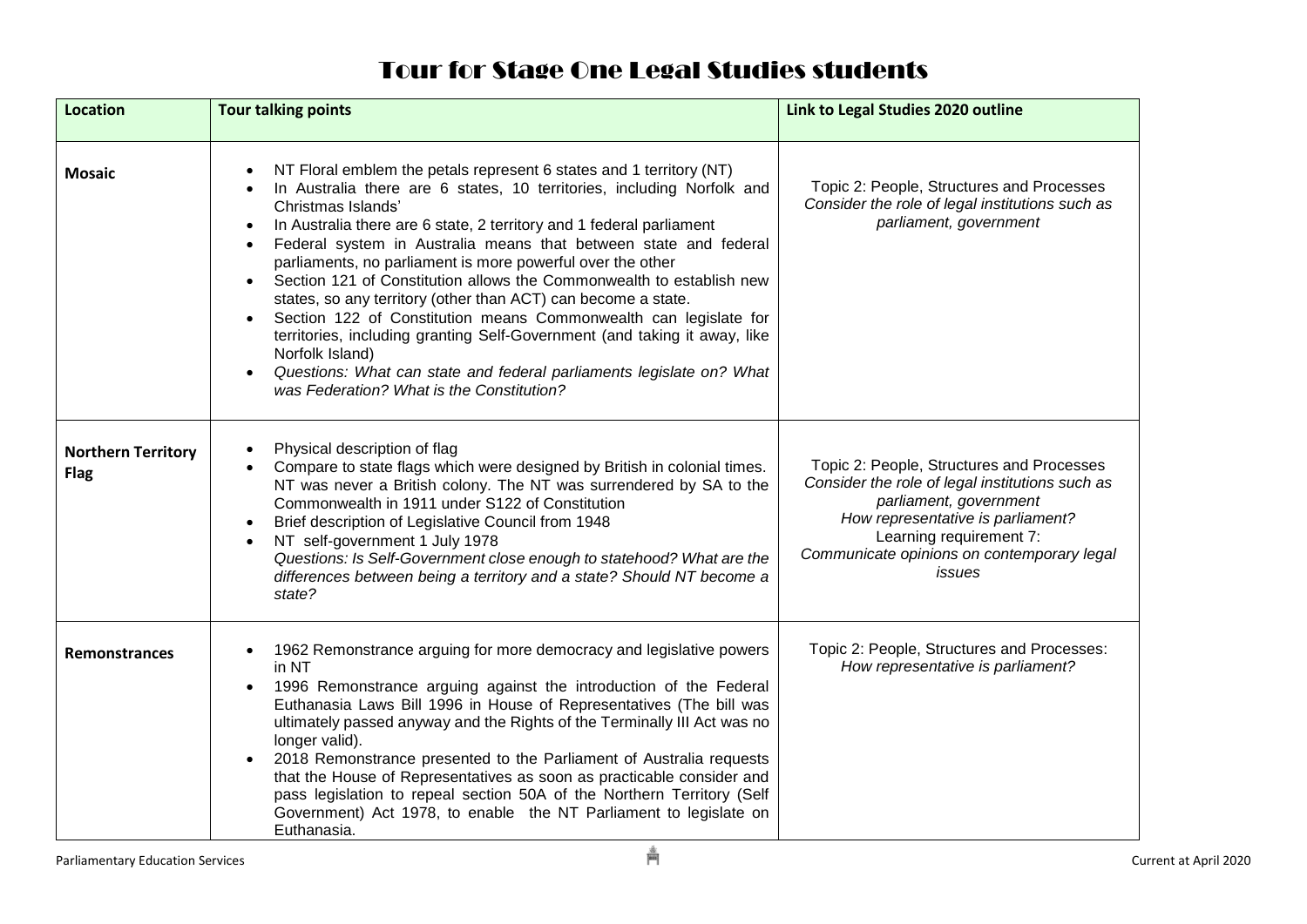| Legislative<br><b>Assembly Member</b><br><b>Portraits</b> | Elicit from students definitions of: government, opposition, independents,<br>$\bullet$<br>examples of minor parties, coalition, hung parliament, balance of power<br>25 Members of Parliament in NT. Each member represents about 5000<br>voters. (Compare to NSW, each Member represents about 50,000<br>voters)<br>Diversity of the Assembly: Look at ratios of Women and Indigenous<br>$\bullet$<br>Members in NT<br>Questions: Are we over-governed in NT? (Consider NT has similar<br>$\bullet$<br>number of government departments and parliamentary committees to<br>administer as the states)<br>What are Ministers? What are Backbenchers? | Topic 2: People, Structures and Processes:<br>Students explore representative government<br>How representative is parliament?                                                              |
|-----------------------------------------------------------|------------------------------------------------------------------------------------------------------------------------------------------------------------------------------------------------------------------------------------------------------------------------------------------------------------------------------------------------------------------------------------------------------------------------------------------------------------------------------------------------------------------------------------------------------------------------------------------------------------------------------------------------------|--------------------------------------------------------------------------------------------------------------------------------------------------------------------------------------------|
| Looking at<br><b>Chamber from</b><br>ceremonial doors     | NT is unicameral, but Parliament House designed to accommodate<br>$\bullet$<br>second chamber, should it be required. Most other Australian parliaments<br>are bi-cameral<br>Questions: Is this a responsible way of making laws? Are there enough<br>$\bullet$<br>checks and balances in NT, without an upper house                                                                                                                                                                                                                                                                                                                                 | Topic 2: People, Structures and Processes:<br>How responsible is government?<br>Topic 3: Law-making<br>How is legislation made and controlled?<br>understanding of the legislative process |
| <b>Speaker's Green</b>                                    | Point out 5 levels of Parliament House. Level 5 houses offices for every<br>$\bullet$<br>NT member, but most of the floor is for the executive branch: i.e. Cabinet<br>(Ministerial suites)<br>Separation of powers is usually physical too, it is not common for minister<br>$\bullet$<br>to have their suites in a Parliament House. (Originally an atrium but<br>designers later changed it to house the executive to make the building<br>more useable, and therefore justify such a grand and expensive building)<br><b>Viewing Government House</b><br>$\bullet$<br>Questions: What is this building? Who lives there? What is there role?     | Topic 2: People, Structures and Processes<br>Students exploreseparation of powers                                                                                                          |
| <b>Level 3 Mezzanine</b>                                  | Ngarra Law painting - Yolngu elder and artist, James Gaykamangu<br>produced two paintings (Parliament and the Supreme Court) telling the<br>story of honey-bee dreaming, which describes their system of customary<br>law. The artist wanted all to be reminded that customary law has existed<br>for thousands of years, and is still present in the NT                                                                                                                                                                                                                                                                                             | Topic 1: Law and Society:<br>Students explore how Australia's laws have<br>developed over time from<br>Indigenous customary law                                                            |
| <b>Committees</b>                                         | Visit Committee's area and talk with Committees Secretary about the<br>$\bullet$<br>work of Parliamentary committees and delegated legislation in the NT.<br>Show and explain recent examples of topics looked at by Committees<br>$\bullet$                                                                                                                                                                                                                                                                                                                                                                                                         | Topic 1: Australian Legal System:<br>Responsible government<br>Topic 3: Law-making<br>Delegated legislation                                                                                |